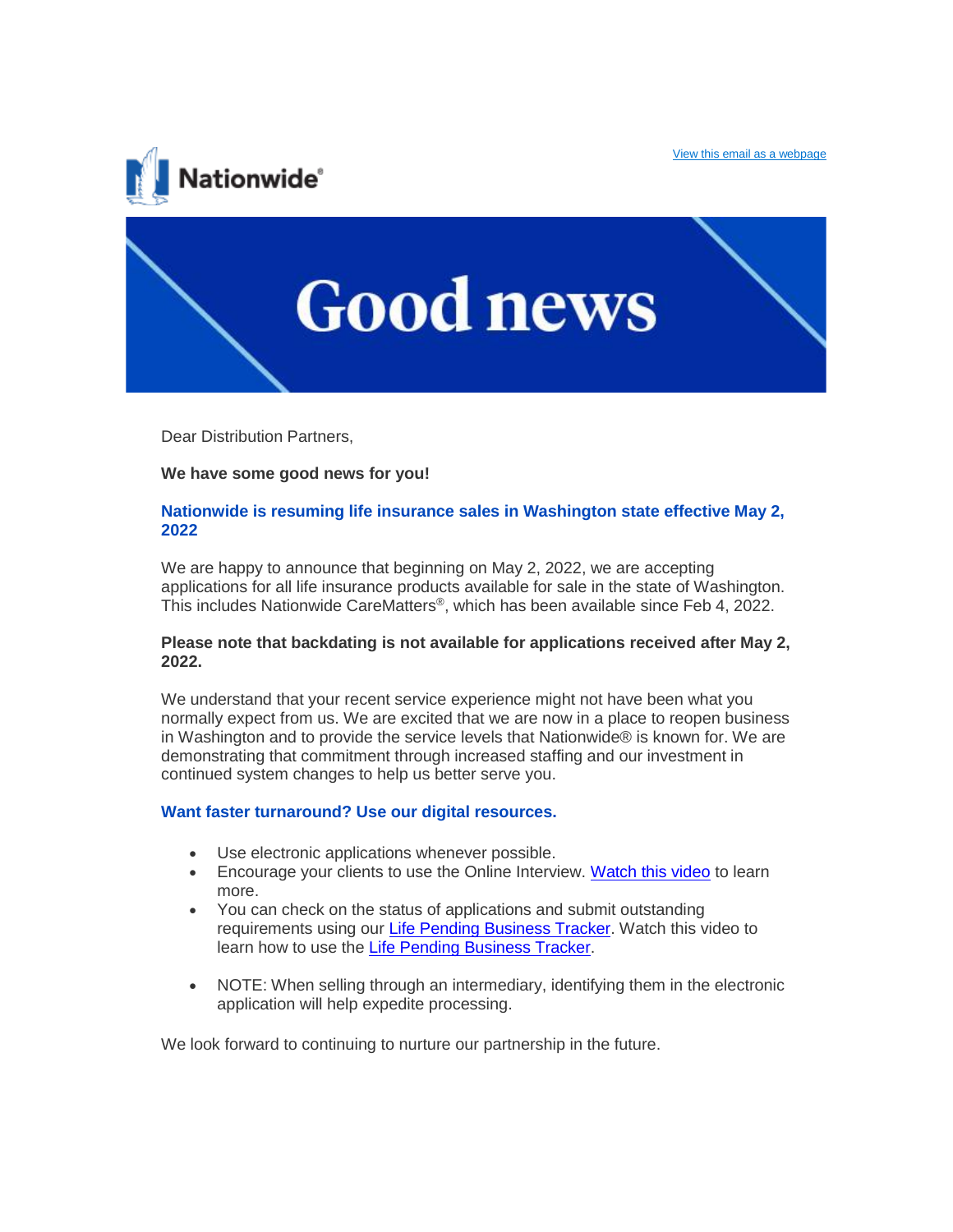| <b>Life Insurance Solutions Center:</b>                    | 1-800-321-6064 |
|------------------------------------------------------------|----------------|
| <b>Brokerage General Agents Solutions Center:</b>          | 1-888-767-7373 |
| Nationwide Financial Network <sup>®</sup> Solutions Center | 1-877-223-0795 |
| <b>Producer Group Solutions Center:</b>                    | 1-844-867-8159 |
| <b>World Financial Group Solutions Center</b>              | 1-855-455-4139 |

This email was sent to: **[jcongcong@flynnassociates.com](mailto:jcongcong@flynnassociates.com)** This email was sent by: Nationwide, One Nationwide Plaza, Columbus, OH, 43215

FOR FINANCIAL PROFESSIONAL USE — NOT FOR DISTRIBUTION WITH THE PUBLIC

• Not a deposit • Not FDIC or NCUSIF insured • Not guaranteed by the institution • Not insured by any federal government agency • May lose value

This material is not a recommendation to buy or sell a financial product or to adopt an investment strategy. Investors should work with their financial professional to discuss their specific situation.

All guarantees and benefits of the insurance policy are backed by the issuing insurer. Policy guarantees and benefits are not backed by the broker/dealer and/or insurance agency selling the policy, nor by any of their affiliates, and none of them make any representations or guarantees regarding the claims-paying ability of the issuing insurance company.

Products are issued by Nationwide Life Insurance Company or Nationwide Life and Annuity Insurance Company, Columbus, Ohio.

Nationwide, the Nationwide N and Eagle and Nationwide is on your side are service marks of Nationwide Mutual Insurance Company. © 2021 Nationwide

LAE-1980AO (05/22)

Nationwide, the Nationwide N and Eagle, Nationwide is on your side, Nationwide Advisory Retirement Income Annuity, Nationwide